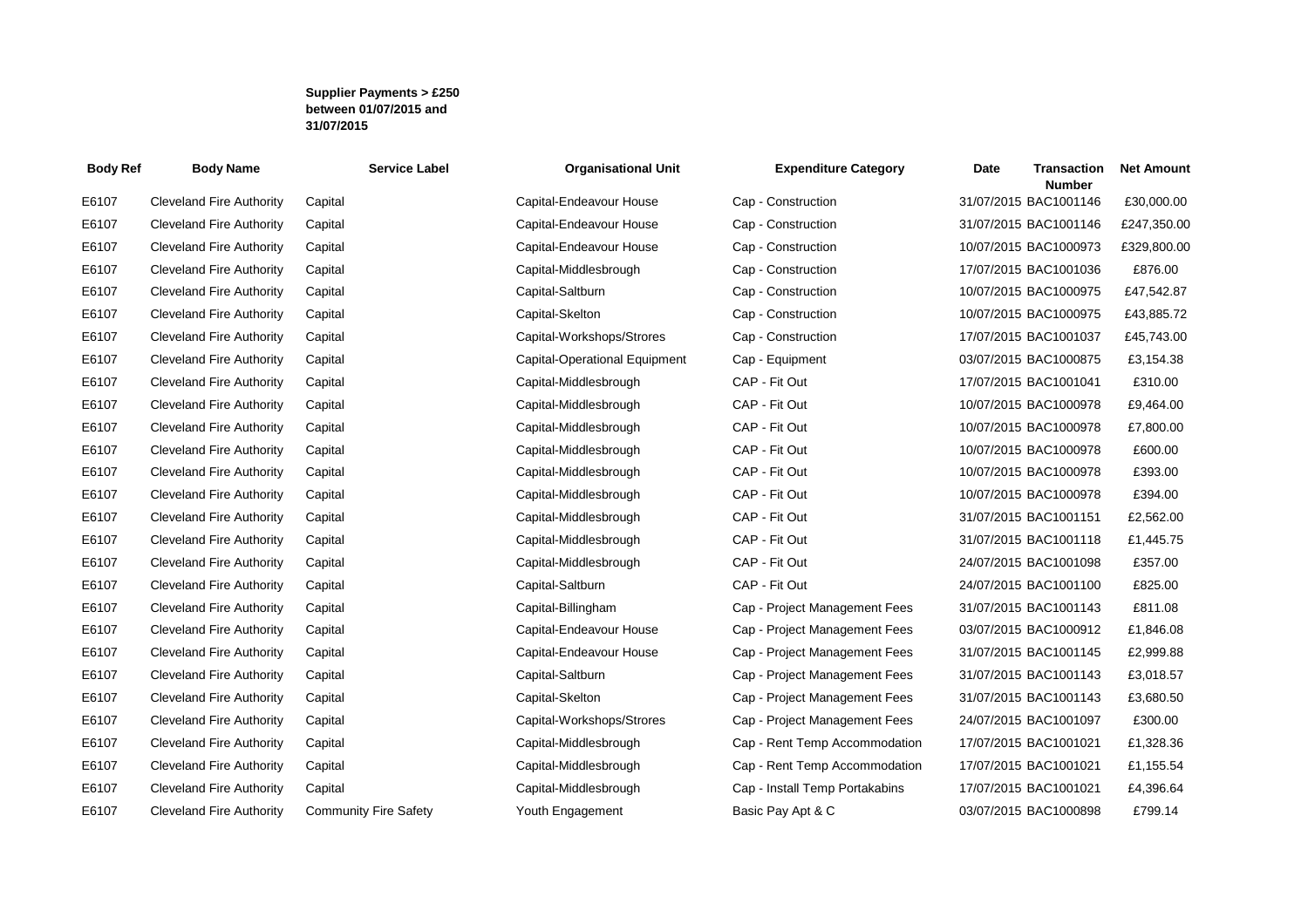E6107 Cleveland Fire Authority Community Fire Safety Youth Engagement Basic Pay Apt & C 03/07/2015 BAC1000898 £582.23

E6107 Cleveland Fire Authority Community Fire Safety Youth Engagement Basic Pay Apt & C 31/07/2015 BAC1001133 £638.29 E6107 Cleveland Fire Authority Community Fire Safety Youth Engagement Basic Pay Apt & C 31/07/2015 BAC1001133 £870.62 E6107 Cleveland Fire Authority Community Fire Safety Youth Engagement Basic Pay Apt & C 31/07/2015 BAC1001133 £474.42 E6107 Cleveland Fire Authority Community Fire Safety Youth Engagement Basic Pay Apt & C 03/07/2015 BAC1000898 £616.99 E6107 Cleveland Fire Authority Community Fire Safety Youth Engagement Basic Pay Apt & C 03/07/2015 BAC1000898 £564.85 E6107 Cleveland Fire Authority Community Fire Safety Youth Engagement Basic Pay Apt & C 31/07/2015 BAC1001133 £308.24 E6107 Cleveland Fire Authority Community Fire Safety Youth Engagement Basic Pay Apt & C 31/07/2015 BAC1001133 £375.12 E6107 Cleveland Fire Authority Community Fire Safety Youth Engagement Basic Pay Apt & C 03/07/2015 BAC1000898 £718.80 E6107 Cleveland Fire Authority Community Fire Safety Youth Engagement Basic Pay Apt & C 03/07/2015 BAC1000898 £634.37 E6107 Cleveland Fire Authority Community Fire Safety Youth Engagement Basic Pay Apt & C 31/07/2015 BAC1001133 £456.87 E6107 Cleveland Fire Authority Community Fire Safety Youth Engagement Basic Pay Apt & C 31/07/2015 BAC1001133 £470.88 E6107 Cleveland Fire Authority Human Resources Numan Resources-Personnel Basic Pay Apt & C 10/07/2015 BAC1000976 £487.29 E6107 Cleveland Fire Authority Human Resources Human Resources-Personnel Basic Pay Apt & C 24/07/2015 BAC1001099 £487.29 E6107 Cleveland Fire Authority Human Resources Human Resources-Personnel Basic Pay Apt & C 17/07/2015 BAC1001040 £395.10 E6107 Cleveland Fire Authority Human Resources Human Resources-Personnel Basic Pay Apt & C 31/07/2015 BAC1001150 £487.29 E6107 Cleveland Fire Authority Human Resources Human Resources-Personnel Basic Pay Apt & C 03/07/2015 BAC1000915 £487.29 E6107 Cleveland Fire Authority Management & Support Services Information Technology Basic Pay Apt & C 24/07/2015 BAC1001082 £538.50 E6107 Cleveland Fire Authority Management & Support Services Training-LDC Basic Pay - Driver Handymen 10/07/2015 BAC1000979 £411.44 E6107 Cleveland Fire Authority Management & Support Services Training-LDC Basic Pay - Driver Handymen 24/07/2015 BAC1001102 £411.44 E6107 Cleveland Fire Authority Management & Support Services Training-LDC Basic Pay - Driver Handymen 24/07/2015 BAC1001102 £411.44 E6107 Cleveland Fire Authority Management & Support Services Training-LDC Basic Pay - Driver Handymen 03/07/2015 BAC1000916 £411.44 E6107 Cleveland Fire Authority Management & Support Services Transport Maintenance-Thornaby Workshop Mechanics Basic Pay 24/07/2015 BAC1001102 £314.34 E6107 Cleveland Fire Authority Management & Support Services Transport Maintenance-Thornaby Workshop Mechanics Basic Pay 03/07/2015 BAC1000916 £375.18 E6107 Cleveland Fire Authority Management & Support Services Transport Maintenance-Thornaby Workshop Mechanics Basic Pay 17/07/2015 BAC1001042 £375.18 E6107 Cleveland Fire Authority Management & Support Services Transport Maintenance-Thornaby Workshop Mechanics Basic Pay 24/07/2015 BAC1001102 £375.18 E6107 Cleveland Fire Authority Management & Support Services Transport Maintenance-Thornaby Workshop Mechanics Basic Pay 24/07/2015 BAC1001105 £659.28 E6107 Cleveland Fire Authority Management & Support Services Transport Maintenance-Thornaby Workshop Mechanics Basic Pay 03/07/2015 BAC1000919 £728.16 E6107 Cleveland Fire Authority Management & Support Services Transport Maintenance-Thornaby Workshop Mechanics Basic Pay 10/07/2015 BAC1000982 £580.56 E6107 Cleveland Fire Authority Management & Support Services Transport Maintenance-Thornaby Workshop Mechanics Basic Pay 31/07/2015 BAC1001154 £678.96 E6107 Cleveland Fire Authority Management & Support Services Transport Maintenance-Thornaby Workshop Mechanics Basic Pay 17/07/2015 BAC1001044 £728.16 E6107 Cleveland Fire Authority Management & Support Services Training L&D C Staff Development 10/07/2015 BAC1000977 £600.00 E6107 Cleveland Fire Authority Management & Support Services Training L&D C Staff Development 03/07/2015 BAC1000886 £4,500.00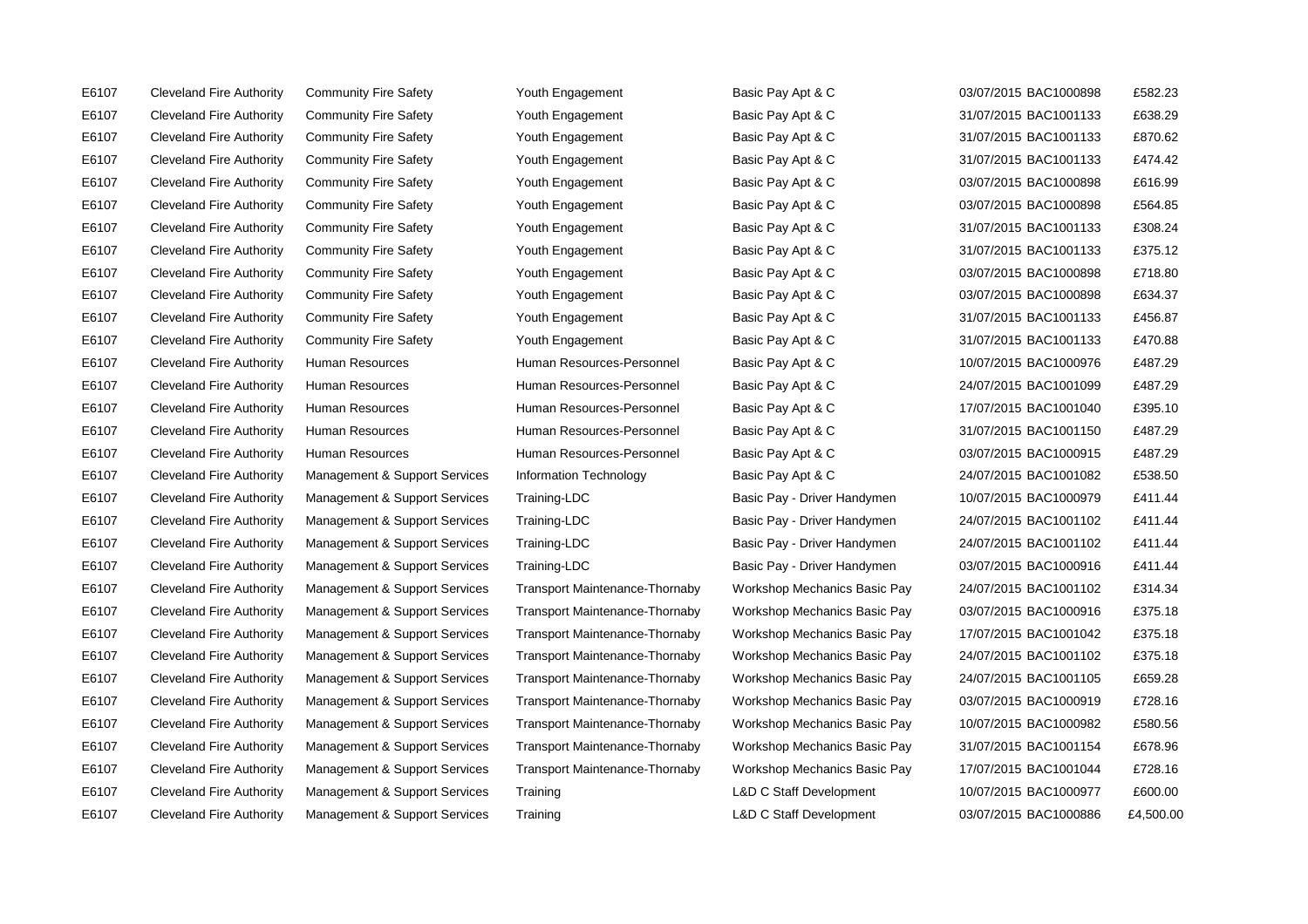E6107 Cleveland Fire Authority Management & Support Services HQ & Central Support Property Mtce (Planned) 24/07/2015 BAC1001103 £405.63

E6107 Cleveland Fire Authority Management & Support Services Training Travel/Subsistence - Training 17/07/2015 BAC1001000 £325.00 E6107 Cleveland Fire Authority Management & Support Services Training Travel/Subsistence - Training 03/07/2015 BAC1000886 £1,040.00 E6107 Cleveland Fire Authority Management & Support Services Training CFB Workforce Dev Trng Progs 31/07/2015 BAC1001130 £300.00 E6107 Cleveland Fire Authority Management & Support Services Training CFB Workforce Dev Trng Progs 24/07/2015 BAC1001081 £525.60 E6107 Cleveland Fire Authority Management & Support Services Training CFB Workforce Dev Trng Progs 03/07/2015 BAC1000909 £888.00 E6107 Cleveland Fire Authority Management & Support Services Training CFB Trng Resources 10/07/2015 BAC1000943 £2,073.40 E6107 Cleveland Fire Authority Management & Support Services Training CFB Trng Resources 17/07/2015 CHQ0400027 £600.00 E6107 Cleveland Fire Authority Management & Support Services Training CFB Trng Resources 03/07/2015 CHQ0400023 £1,500.00 E6107 Cleveland Fire Authority Management & Support Services Training CFB Trng Resources 17/07/2015 BAC1001033 £2,000.00 E6107 Cleveland Fire Authority Management & Support Services Training Seminars/Conference Fees 10/07/2015 BAC1000937 £300.00 E6107 Cleveland Fire Authority Management & Support Services Training Seminars/Conference Fees 10/07/2015 BAC1000937 £660.00 E6107 Cleveland Fire Authority Human Resources Human Resources-Personnel Adverts - Staff Vacancies 31/07/2015 CHQ0400039 £630.50 E6107 Cleveland Fire Authority Human Resources Human Resources-Personnel Added Years Early Ret Basic 24/07/2015 BAC1001070 £269.99 E6107 Cleveland Fire Authority Firefighting & Rescue Operatio Coulby Newham Property repairs (Reactive) 17/07/2015 BAC1001041 £350.00 E6107 Cleveland Fire Authority Firefighting & Rescue Operatio Coulby Newham Property repairs (Reactive) 03/07/2015 BAC1000907 £1,735.00 E6107 Cleveland Fire Authority Firefighting & Rescue Operatio Grangetown Property repairs (Reactive) 17/07/2015 BAC1001043 £552.34 E6107 Cleveland Fire Authority Firefighting & Rescue Operatio Loftus Property repairs (Reactive) 24/07/2015 BAC1001087 £3,492.00 E6107 Cleveland Fire Authority Firefighting & Rescue Operatio Middlesbrough Property repairs (Reactive) 17/07/2015 BAC1000996 £598.72 E6107 Cleveland Fire Authority Firefighting & Rescue Operatio Middlesbrough Property repairs (Reactive) 03/07/2015 BAC1000897 £300.00 E6107 Cleveland Fire Authority Firefighting & Rescue Operatio Redcar Property repairs (Reactive) 24/07/2015 BAC1001087 £1,545.00 E6107 Cleveland Fire Authority Firefighting & Rescue Operatio Stranton Property repairs (Reactive) 17/07/2015 BAC1001043 £576.59 E6107 Cleveland Fire Authority Firefighting & Rescue Operatio Thornaby Property repairs (Reactive) 03/07/2015 BAC1000878 £423.58 E6107 Cleveland Fire Authority Firefighting & Rescue Operatio Yarm Property repairs (Reactive) 17/07/2015 BAC1001043 £576.59 E6107 Cleveland Fire Authority Firefighting & Rescue Operatio Yarm Property repairs (Reactive) 24/07/2015 BAC1001064 £445.83 E6107 Cleveland Fire Authority Management & Support Services HQ & Central Support Property repairs (Reactive) 17/07/2015 BAC1001043 £273.18 E6107 Cleveland Fire Authority Management & Support Services HQ & Central Support Property repairs (Reactive) 24/07/2015 BAC1001103 £880.62 E6107 Cleveland Fire Authority Management & Support Services HQ & Central Support Property repairs (Reactive) 31/07/2015 BAC1001113 £701.53 E6107 Cleveland Fire Authority Management & Support Services Training-LDC Property repairs (Reactive) 03/07/2015 CHQ0400019 £600.00 E6107 Cleveland Fire Authority Management & Support Services Training-LDC Property repairs (Reactive) 10/07/2015 BAC1000970 £349.00 E6107 Cleveland Fire Authority Firefighting & Rescue Operatio Saltburn Property Mtce (Planned) 20/07/2015 BAC1000953 £495.00 E6107 Cleveland Fire Authority Firefighting & Rescue Operatio Skelton Property Mtce (Planned) 10/07/2015 BAC1000953 £400.00 E6107 Cleveland Fire Authority Management & Support Services HQ & Central Support Property Mtce (Planned) 24/07/2015 BAC1001103 £273.85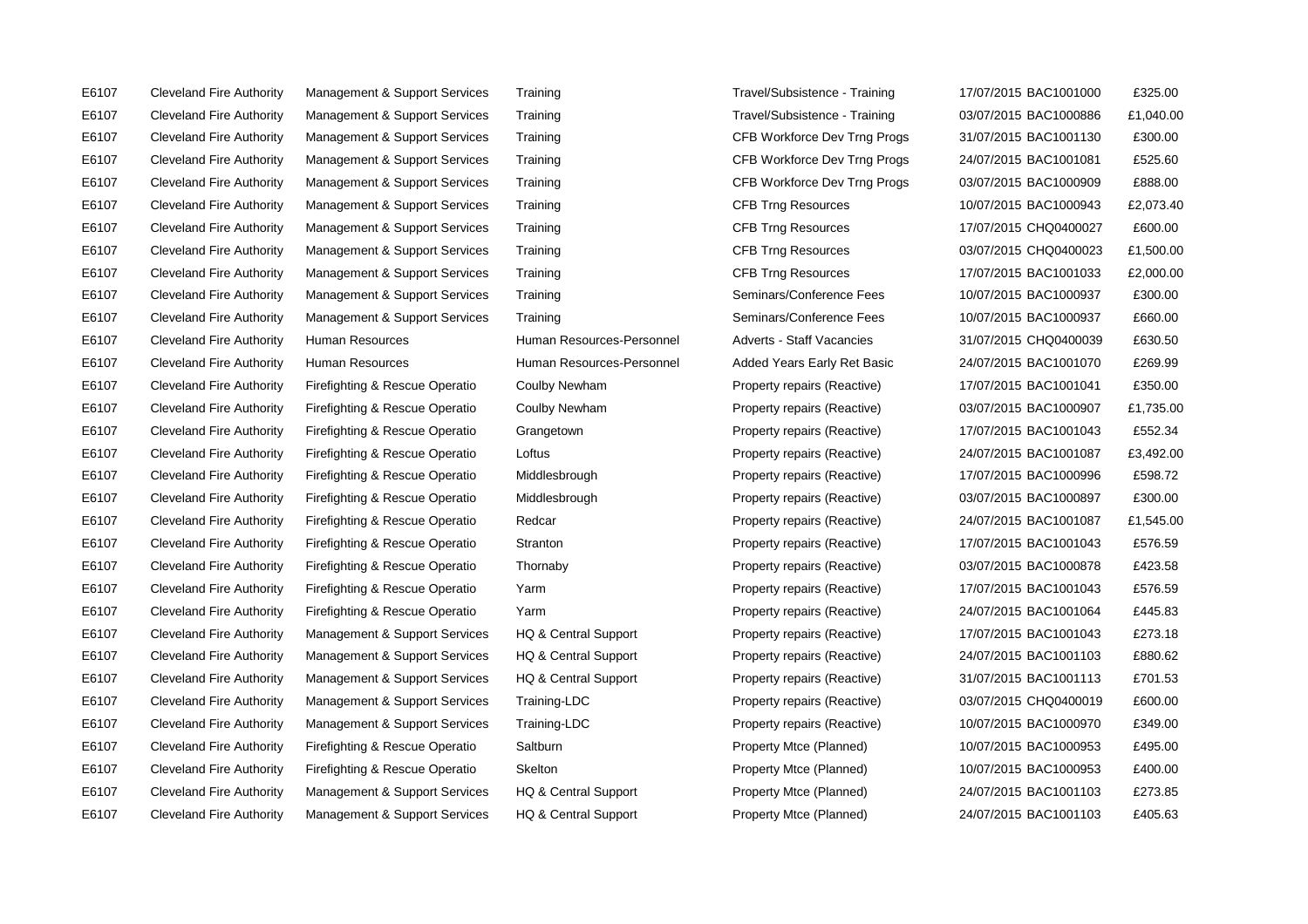E6107 Cleveland Fire Authority Firefighting & Rescue Operatio Billingham Derv Derv 31/07/2015 BAC1001148 £3,727.06

E6107 Cleveland Fire Authority Management & Support Services HQ & Central Support Property Mtce (Planned) 31/07/2015 BAC1001116 £300.00 E6107 Cleveland Fire Authority Management & Support Services Training-LDC Property Mtce (Planned) 24/07/2015 BAC1001103 £352.92 E6107 Cleveland Fire Authority Firefighting & Rescue Operatio Coulby Newham Gas Vat 17.5% Metered Supply 31/07/2015 BAC1001141 £532.76 E6107 Cleveland Fire Authority Firefighting & Rescue Operatio Grangetown Gas Vat 17.5% Metered Supply 31/07/2015 BAC1001141 £380.94 E6107 Cleveland Fire Authority Firefighting & Rescue Operatio Stockton Gas Vat 17.5% Metered Supply 31/07/2015 BAC1001141 £467.44 E6107 Cleveland Fire Authority Firefighting & Rescue Operatio Stranton Gas Vat 17.5% Metered Supply 31/07/2015 BAC1001141 £547.97 E6107 Cleveland Fire Authority Firefighting & Rescue Operatio Stranton Gas Vat 17.5% Metered Supply 17/07/2015 BAC1001031 £780.36 E6107 Cleveland Fire Authority Firefighting & Rescue Operatio Thornaby Gas Vat 17.5% Metered Supply 31/07/2015 BAC1001141 £372.39 E6107 Cleveland Fire Authority Management & Support Services HQ & Central Support Gas Vat 17.5% Metered Supply 31/07/2015 BAC1001141 £1,052.33 E6107 Cleveland Fire Authority Management & Support Services Procurement/Stores-Stores Gas Vat 17.5% Metered Supply 31/07/2015 BAC1001141 £372.39 E6107 Cleveland Fire Authority Management & Support Services Training-LDC Gas Vat 17.5% Metered Supply 31/07/2015 BAC1001141 £1,142.80 E6107 Cleveland Fire Authority Management & Support Services Transport Maintenance-Thornaby Gas Vat 17.5% Metered Supply 31/07/2015 BAC1001141 £744.78 E6107 Cleveland Fire Authority Community Fire Safety Youth Engagement-Redcar Electricity Vat 17.5% Standard 17/07/2015 BAC1001013 £455.13 E6107 Cleveland Fire Authority Firefighting & Rescue Operatio Billingham **Electricity Vat 17.5% Standard** 17/07/2015 BAC1001013 £452.23 E6107 Cleveland Fire Authority Firefighting & Rescue Operatio Coulby Newham Electricity Vat 17.5% Standard 17/07/2015 BAC1001013 £428.03 E6107 Cleveland Fire Authority Firefighting & Rescue Operatio Grangetown Electricity Vat 17.5% Standard 17/07/2015 BAC1001013 £640.50 E6107 Cleveland Fire Authority Firefighting & Rescue Operatio Marine Electricity Vat 17.5% Standard 17/07/2015 BAC1001013 £475.84 E6107 Cleveland Fire Authority Firefighting & Rescue Operatio Redcar Electricity Vat 17.5% Standard 17/07/2015 BAC1001013 £579.25 E6107 Cleveland Fire Authority Firefighting & Rescue Operatio Stockton Electricity Vat 17.5% Standard 17/07/2015 BAC1001013 £685.18 E6107 Cleveland Fire Authority Firefighting & Rescue Operatio Stranton Electricity Vat 17.5% Standard 17/07/2015 BAC1001013 £782.77 E6107 Cleveland Fire Authority Firefighting & Rescue Operatio Thornaby Electricity Vat 17.5% Standard 17/07/2015 BAC1001013 £621.09 E6107 Cleveland Fire Authority Firefighting & Rescue Operatio Yarm Electricity Vat 17.5% Standard 17/07/2015 BAC1001013 £438.45 E6107 Cleveland Fire Authority Management & Support Services HQ & Central Support Electricity Vat 17.5% Standard 17/07/2015 BAC1001013 £3,025.32 E6107 Cleveland Fire Authority Management & Support Services Procurement/Stores-Stores Electricity Vat 17.5% Standard 17/07/2015 BAC1001013 £310.54 E6107 Cleveland Fire Authority Management & Support Services Training-LDC Electricity Vat 17.5% Standard 17/07/2015 BAC1001013 £1,281.01 E6107 Cleveland Fire Authority Management & Support Services Transport Maintenance-Thornaby Electricity Vat 17.5% Standard 17/07/2015 BAC1001013 £310.54 E6107 Cleveland Fire Authority Firefighting & Rescue Operatio Firefighting & Rescue Medical & Toilet 31/07/2015 BAC1001131 £965.70 E6107 Cleveland Fire Authority Firefighting & Rescue Operatio Firefighting & Rescue Medical & Toilet 31/07/2015 BAC1001108 £269.60 E6107 Cleveland Fire Authority Firefighting & Rescue Operatio Firefighting & Rescue Medical & Toilet 10/07/2015 BAC1000957 £500.00 E6107 Cleveland Fire Authority Management & Support Services HQ & Central Support Building Security 31/07/2015 BAC1001132 £6,017.10 E6107 Cleveland Fire Authority Management & Support Services HQ & Central Support Building Security 31/07/2015 BAC1001132 £4,849.95 E6107 Cleveland Fire Authority Management & Support Services HQ & Central Support Building Security 31/07/2015 BAC1001132 £5,547.45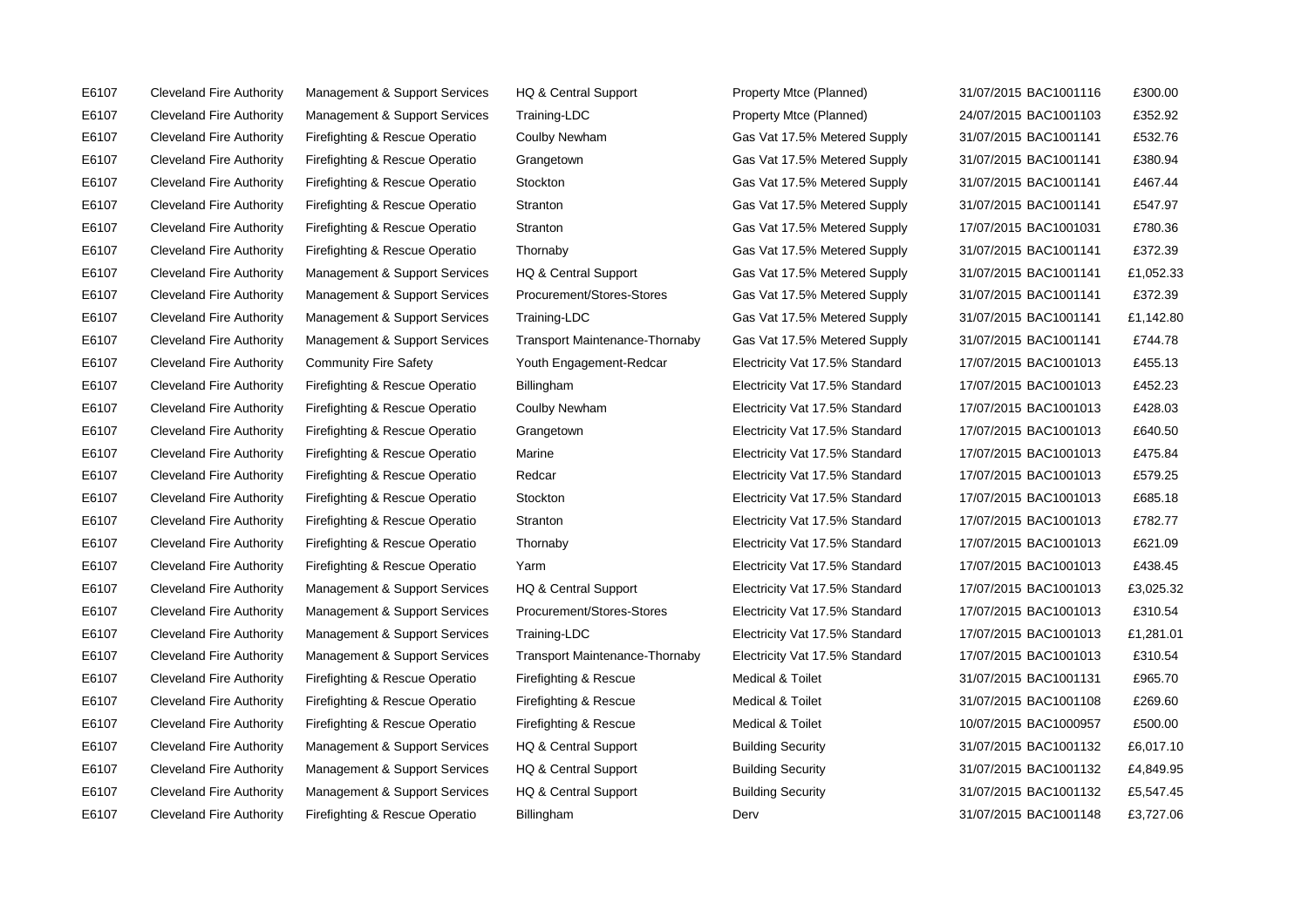E6107 Cleveland Fire Authority Firefighting & Rescue Operatio Grangetown Derv Derv Derv 03/07/2015 BAC1000914 E6107 Cleveland Fire Authority Firefighting & Rescue Operatio Guisborough E6107 Cleveland Fire Authority Firefighting & Rescue Operatio Redcar E6107 Cleveland Fire Authority Firefighting & Rescue Operatio Stockton E6107 Cleveland Fire Authority Firefighting & Rescue Operatio Stranton E6107 Cleveland Fire Authority Management & Support Services HQ & Central Support E6107 Cleveland Fire Authority Management & Support Services SMT E6107 Cleveland Fire Authority Management & Support Services SMT E6107 Cleveland Fire Authority Management & Support Services SMT E6107 Cleveland Fire Authority Management & Support Services SMT E6107 Cleveland Fire Authority Management & Support Services Transport Maintenance-Thornaby E6107 Cleveland Fire Authority Management & Support Services Transport Maintenance-Thornaby E6107 Cleveland Fire Authority Management & Support Services Transport Maintenance-Thornaby E6107 Cleveland Fire Authority Management & Support Services Transport Maintenance-Thornaby E6107 Cleveland Fire Authority Management & Support Services Transport Maintenance-Thornaby E6107 Cleveland Fire Authority Management & Support Services Transport Maintenance-Thornaby E6107 Cleveland Fire Authority Management & Support Services Transport Maintenance-Thornaby E6107 Cleveland Fire Authority Management & Support Services Transport Maintenance-Thornaby E6107 Cleveland Fire Authority Management & Support Services Transport Maintenance-Thornaby E6107 Cleveland Fire Authority Management & Support Services Transport Maintenance-Thornaby E6107 Cleveland Fire Authority Management & Support Services Transport Maintenance-Thornaby E6107 Cleveland Fire Authority Firefighting & Rescue Operatio Firefighting & Rescue E6107 Cleveland Fire Authority Firefighting & Rescue Operatio Firefighting & Rescue E6107 Cleveland Fire Authority Firefighting & Rescue Operatio Firefighting & Rescue E6107 Cleveland Fire Authority Firefighting & Rescue Operatio Firefighting & Rescue E6107 Cleveland Fire Authority Firefighting & Rescue Operatio Firefighting & Rescue E6107 Cleveland Fire Authority Firefighting & Rescue Operatio Firefighting & Rescue E6107 Cleveland Fire Authority Firefighting & Rescue Operatio Firefighting & Rescue E6107 Cleveland Fire Authority Firefighting & Rescue Operatio Firefighting & Rescue E6107 Cleveland Fire Authority Firefighting & Rescue Operatio Firefighting & Rescue E6107 Cleveland Fire Authority Management & Support Services Office Services E6107 Cleveland Fire Authority Management & Support Services Office Services

E6107 Cleveland Fire Authority Management & Support Services Office Services Professional Fees (Property)

| Derv                          |
|-------------------------------|
| Derv                          |
| Derv                          |
| Derv                          |
| Derv                          |
| <b>Contract Car Hire</b>      |
| <b>Contract Car Hire</b>      |
| Contract Car Hire             |
| <b>Contract Car Hire</b>      |
| Vehicle Repairs & Maintenance |
| Vehicle Repairs & Maintenance |
| Vehicle Spare Parts           |
| Vehicle Spare Parts           |
| Vehicle Spare Parts           |
| Tools & Equipment             |
| Tyres                         |
| <b>Tyres</b>                  |
| <b>Tyres</b>                  |
| <b>Tyres</b>                  |
| <b>Tyres</b>                  |
| <b>Operational Equipment</b>  |
| <b>Operational Equipment</b>  |
| <b>Operational Equipment</b>  |
| <b>Operational Equipment</b>  |
| <b>Operational Equipment</b>  |
| <b>Operational Equipment</b>  |
| <b>Operational Equipment</b>  |
| <b>Operational Equipment</b>  |
| <b>Breathing Apparatus</b>    |
| <b>Printer/Copier Leases</b>  |
| Printing & Stationery         |
| Professional Fees (Property)  |

| 03/07/2015 BAC1000914 | £3,789.46  |
|-----------------------|------------|
| 17/07/2015 BAC1001015 | £264.48    |
| 03/07/2015 BAC1000914 | £3,727.08  |
| 03/07/2015 BAC1000914 | £3,212.06  |
| 17/07/2015 BAC1001038 | £4,207.50  |
| 03/07/2015 BAC1000914 | £4,738.58  |
| 17/07/2015 BAC1001029 | £403.90    |
| 17/07/2015 BAC1001029 | £518.58    |
| 03/07/2015 BAC1000917 | £2,003.51  |
| 03/07/2015 BAC1000917 | £1,939.58  |
| 24/07/2015 BAC1001088 | £1,000.00  |
| 03/07/2015 BAC1000896 | £380.00    |
| 31/07/2015 BAC1001109 | £281.20    |
| 31/07/2015 BAC1001112 | £531.54    |
| 03/07/2015 BAC1000882 | £466.98    |
| 31/07/2015 CHQ0400038 | £359.70    |
| 03/07/2015 BAC1000895 | £651.60    |
| 03/07/2015 BAC1000895 | £414.80    |
| 10/07/2015 BAC1000955 | £651.60    |
| 10/07/2015 BAC1000955 | £651.60    |
| 10/07/2015 BAC1000955 | £509.44    |
| 10/07/2015 BAC1000960 | £483.48    |
| 03/07/2015 BAC1000910 | £290.43    |
| 17/07/2015 BAC1001027 | £276.00    |
| 17/07/2015 BAC1001027 | £276.00    |
| 17/07/2015 BAC1001027 | £311.00    |
| 17/07/2015 BAC1001027 | £444.30    |
| 17/07/2015 BAC1000990 | £997.00    |
| 17/07/2015 BAC1001026 | £564.14    |
| 03/07/2015 CHQ0400021 | £720.00    |
| 24/07/2015 BAC1001079 | £21,164.82 |
| 03/07/2015 BAC1000908 | £444.60    |
| 31/07/2015 BAC1001147 | £1.000.00  |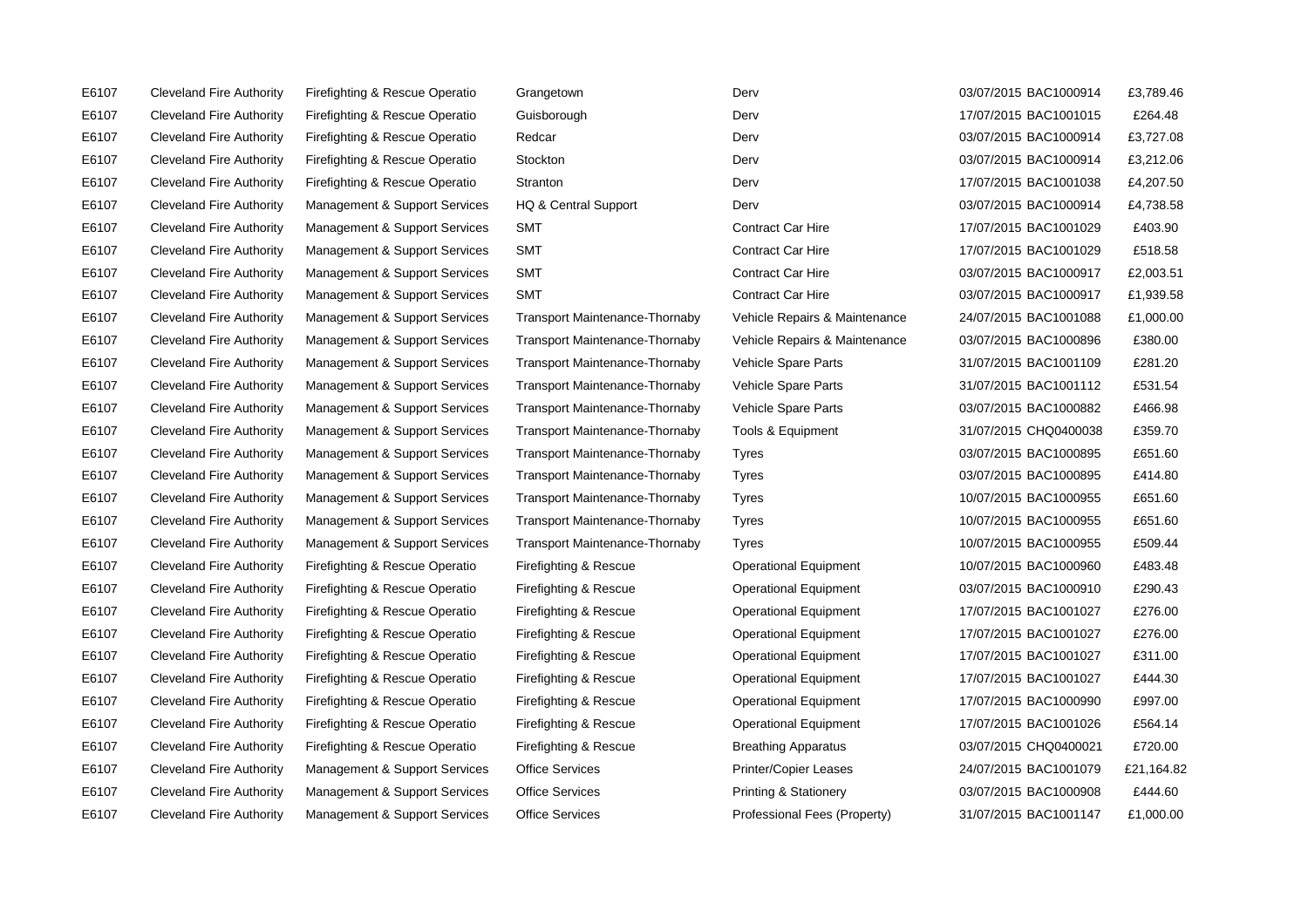E6107 Cleveland Fire Authority Firefighting & Rescue Operatio Mobilisation & Communication(e Control Room Equipment 10/07/2015 BAC1000958 £42,500.00

E6107 Cleveland Fire Authority Firefighting & Rescue Operatio Firefighting & Rescue Uniforms/Protective Clothing 10/07/2015 BAC1000948 £787.62 E6107 Cleveland Fire Authority Firefighting & Rescue Operatio Firefighting & Rescue Uniforms/Protective Clothing 24/07/2015 BAC1001058 £5,950.00 E6107 Cleveland Fire Authority Firefighting & Rescue Operatio Firefighting & Rescue Uniforms/Protective Clothing 17/07/2015 BAC1000988 £764.61 E6107 Cleveland Fire Authority Firefighting & Rescue Operatio Firefighting & Rescue Uniforms/Protective Clothing 10/07/2015 BAC1000931 £1,843.20 E6107 Cleveland Fire Authority Firefighting & Rescue Operatio Firefighting & Rescue Uniforms/Protective Clothing 10/07/2015 BAC1000931 £5,097.40 E6107 Cleveland Fire Authority Firefighting & Rescue Operatio Firefighting & Rescue Uniforms/Protective Clothing 03/07/2015 BAC1000873 £317.70 E6107 Cleveland Fire Authority Firefighting & Rescue Operatio Firefighting & Rescue Uniforms/Protective Clothing 03/07/2015 BAC1000873 £476.55 E6107 Cleveland Fire Authority Firefighting & Rescue Operatio Firefighting & Rescue Uniforms/Protective Clothing 03/07/2015 BAC1000873 £264.75 E6107 Cleveland Fire Authority Firefighting & Rescue Operatio Firefighting & Rescue Uniforms/Protective Clothing 03/07/2015 BAC1000873 £423.60 E6107 Cleveland Fire Authority Firefighting & Rescue Operatio Firefighting & Rescue Uniforms/Protective Clothing 10/07/2015 BAC1000930 £339.00 E6107 Cleveland Fire Authority Firefighting & Rescue Operatio Firefighting & Rescue Uniforms/Protective Clothing 10/07/2015 BAC1000930 £414.75 E6107 Cleveland Fire Authority Firefighting & Rescue Operatio Firefighting & Rescue Uniforms/Protective Clothing 24/07/2015 BAC1001056 £580.64 E6107 Cleveland Fire Authority Firefighting & Rescue Operatio Firefighting & Rescue Uniforms/Protective Clothing 24/07/2015 BAC1001056 £497.69 E6107 Cleveland Fire Authority Firefighting & Rescue Operatio Firefighting & Rescue Uniforms/Protective Clothing 24/07/2015 CHQ0400031 £1,813.50 E6107 Cleveland Fire Authority Firefighting & Rescue Operatio Firefighting & Rescue Uniforms/Protective Clothing 24/07/2015 CHQ0400031 £403.00 E6107 Cleveland Fire Authority Firefighting & Rescue Operatio Firefighting & Rescue Uniforms/Protective Clothing 24/07/2015 CHQ0400031 £403.00 E6107 Cleveland Fire Authority Firefighting & Rescue Operatio Firefighting & Rescue Uniforms/Protective Clothing 24/07/2015 CHQ0400031 £322.40 E6107 Cleveland Fire Authority Firefighting & Rescue Operatio Firefighting & Rescue Uniforms/Protective Clothing 24/07/2015 CHQ0400031 £443.30 E6107 Cleveland Fire Authority Firefighting & Rescue Operatio Firefighting & Rescue Uniforms/Protective Clothing 31/07/2015 CHQ0400035 £403.00 E6107 Cleveland Fire Authority Firefighting & Rescue Operatio Firefighting & Rescue Uniforms/Protective Clothing 31/07/2015 CHQ0400035 £806.00 E6107 Cleveland Fire Authority Firefighting & Rescue Operatio Firefighting & Rescue Uniforms/Protective Clothing 24/07/2015 CHQ0400031 £1,410.50 E6107 Cleveland Fire Authority Firefighting & Rescue Operatio Firefighting & Rescue Uniforms/Protective Clothing 24/07/2015 CHQ0400031 £1,209.00 E6107 Cleveland Fire Authority Firefighting & Rescue Operatio Firefighting & Rescue Uniforms/Protective Clothing 24/07/2015 CHQ0400031 £1,450.80 E6107 Cleveland Fire Authority Firefighting & Rescue Operatio Firefighting & Rescue Uniforms/Protective Clothing 24/07/2015 CHQ0400031 £806.00 E6107 Cleveland Fire Authority Firefighting & Rescue Operatio Middlesbrough Telephone - Rental 03/07/2015 BAC1000887 £465.00 E6107 Cleveland Fire Authority Management & Support Services HQ & Central Support Telephone - Rental 31/07/2015 BAC1001122 £3,710.00 E6107 Cleveland Fire Authority Management & Support Services HQ & Central Support Telephone - Rental 03/07/2015 BAC1000887 £12,499.59 E6107 Cleveland Fire Authority Management & Support Services HQ & Central Support Telephone - Rental 03/07/2015 BAC1000893 £282.51 E6107 Cleveland Fire Authority Management & Support Services HQ & Central Support Telephone - Rental 31/07/2015 BAC1001126 £282.53 E6107 Cleveland Fire Authority Firefighting & Rescue Operatio Mobilisation & Communication(e Radio Scheme 24/07/2015 BAC1001080 £1,796.06 E6107 Cleveland Fire Authority Firefighting & Rescue Operatio Mobilisation & Communication(e Cellphones 10/07/2015 BAC1000951 £1,252.39 E6107 Cleveland Fire Authority Firefighting & Rescue Operatio Mobilisation & Communication(e Control Room Equipment 03/07/2015 BAC1000901 £500.00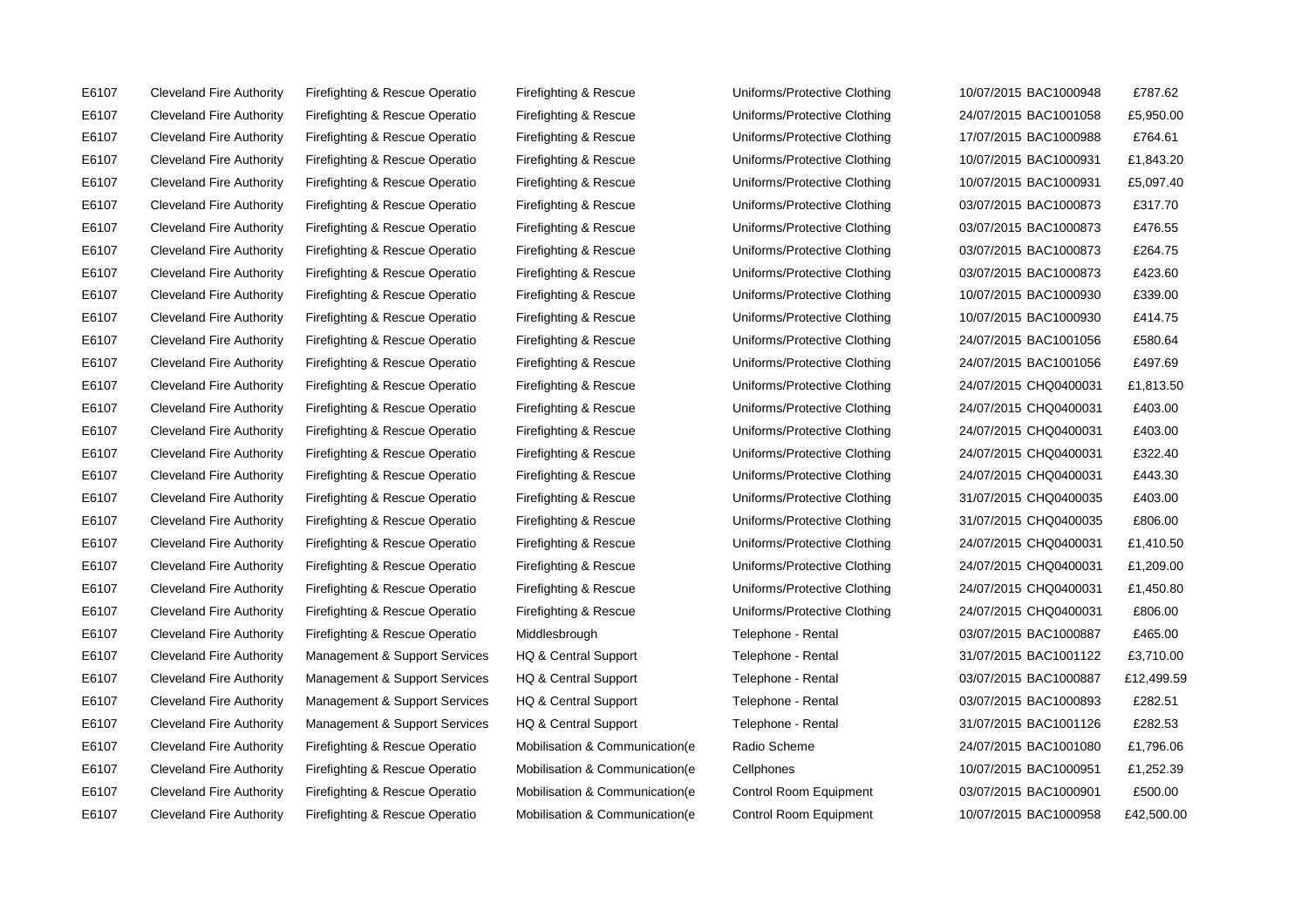E6107 Cleveland Fire Authority Management & Support Services Training Fire Service College 17/07/2015 BAC1001000 £985.00

E6107 Cleveland Fire Authority Firefighting & Rescue Operatio Mobilisation & Communication(e Firelink 31/07/2015 BAC1001142 £506.31 E6107 Cleveland Fire Authority Management & Support Services Information Technology End User Software Maintenance 17/07/2015 BAC1001030 £2,249.52 E6107 Cleveland Fire Authority Management & Support Services Information Technology End User Software Maintenance 17/07/2015 BAC1001039 £750.00 E6107 Cleveland Fire Authority Management & Support Services Information Technology End User Software Maintenance 17/07/2015 BAC1001039 £1,100.00 E6107 Cleveland Fire Authority Management & Support Services Information Technology Systems Hardware Repair/Replac 24/07/2015 BAC1001073 £404.82 E6107 Cleveland Fire Authority Management & Support Services Information Technology Systems Hardware Repair/Replac 24/07/2015 BAC1001073 £393.55 E6107 Cleveland Fire Authority Management & Support Services Information Technology Systems Hardware Repair/Replac 24/07/2015 BAC1001073 £740.46 E6107 Cleveland Fire Authority Management & Support Services Information Technology Systems Hardware Repair/Replac 24/07/2015 BAC1001073 £1,542.24 E6107 Cleveland Fire Authority Management & Support Services Information Technology Communications Costs 24/07/2015 BAC1001104 £370.00 E6107 Cleveland Fire Authority Firefighting & Rescue Operatio Firefighting & Rescue Catering Facilities 03/07/2015 CHQ0400020 £439.15 E6107 Cleveland Fire Authority Firefighting & Rescue Operatio Firefighting & Rescue Catering Facilities 03/07/2015 BAC1000905 £360.00 E6107 Cleveland Fire Authority Firefighting & Rescue Operatio Middlesbrough Catering Facilities 03/07/2015 BAC1000900 £1,210.77 E6107 Cleveland Fire Authority Management & Support Services Office Services Office Equipment 10/07/2015 BAC1000956 £325.00 E6107 Cleveland Fire Authority Firefighting & Rescue Operatio Water Hydrant Maintenance 10/07/2015 BAC1000949 £299.10 E6107 Cleveland Fire Authority Firefighting & Rescue Operatio Water National Hydrant Maintenance 10/07/2015 BAC1000946 £933.30 E6107 Cleveland Fire Authority Management & Support Services Training-LDC Catering Contract 10/07/2015 BAC1000963 £2,978.45 E6107 Cleveland Fire Authority Management & Support Services Training-LDC Catering Contract 24/07/2015 BAC1001085 £1,335.22 E6107 Cleveland Fire Authority Management & Support Services HQ & Central Support Subscriptions 24/07/2015 CHQ0400034 £475.00 E6107 Cleveland Fire Authority Community Fire Safety Prevention & Education Risk Reduction Equipment 31/07/2015 CHQ0400037 £613.00 E6107 Cleveland Fire Authority Community Fire Safety Prevention & Education Smoke Alarms 10/07/2015 BAC1000968 £1,156.00 E6107 Cleveland Fire Authority Community Fire Safety Prevention & Education Smoke Alarms 10/07/2015 BAC1000968 £1,734.00 E6107 Cleveland Fire Authority Community Fire Safety Prevention & Education Smoke Alarms 10/07/2015 BAC1000968 £1,156.00 E6107 Cleveland Fire Authority Community Fire Safety Prevention & Education Smoke Alarms 61/07/2015 BAC1000902 £1,156.00 E6107 Cleveland Fire Authority Community Fire Safety Prevention & Education Smoke Alarms 10/07/2015 BAC1000968 £1,156.00 E6107 Cleveland Fire Authority Community Fire Safety Prevention & Education Smoke Alarms 10/07/2015 BAC1000968 £1,156.00 E6107 Cleveland Fire Authority Community Fire Safety Prevention & Education Smoke Alarms 31/07/2015 BAC1001138 £1,156.00 E6107 Cleveland Fire Authority Community Fire Safety Prevention & Education Smoke Alarms 10/07/2015 BAC1000968 £1,156.00 E6107 Cleveland Fire Authority Community Fire Safety Prevention & Education Smoke Alarms 31/07/2015 BAC1001138 £1,156.00 E6107 Cleveland Fire Authority Community Fire Safety Prevention & Education Youth Development Programmes 10/07/2015 BAC1000983 £560.00 E6107 Cleveland Fire Authority Human Resources Human Resources-Occptnl Health South Tees Health 10/07/2015 BAC1000980 £7,112.85 E6107 Cleveland Fire Authority Human Resources Human Resources-Occptnl Health South Tees Health 10/07/2015 BAC1000980 £11,334.55 E6107 Cleveland Fire Authority Human Resources Human Resources-Occptnl Health South Tees Health 31/07/2015 BAC1001152 £11.097.79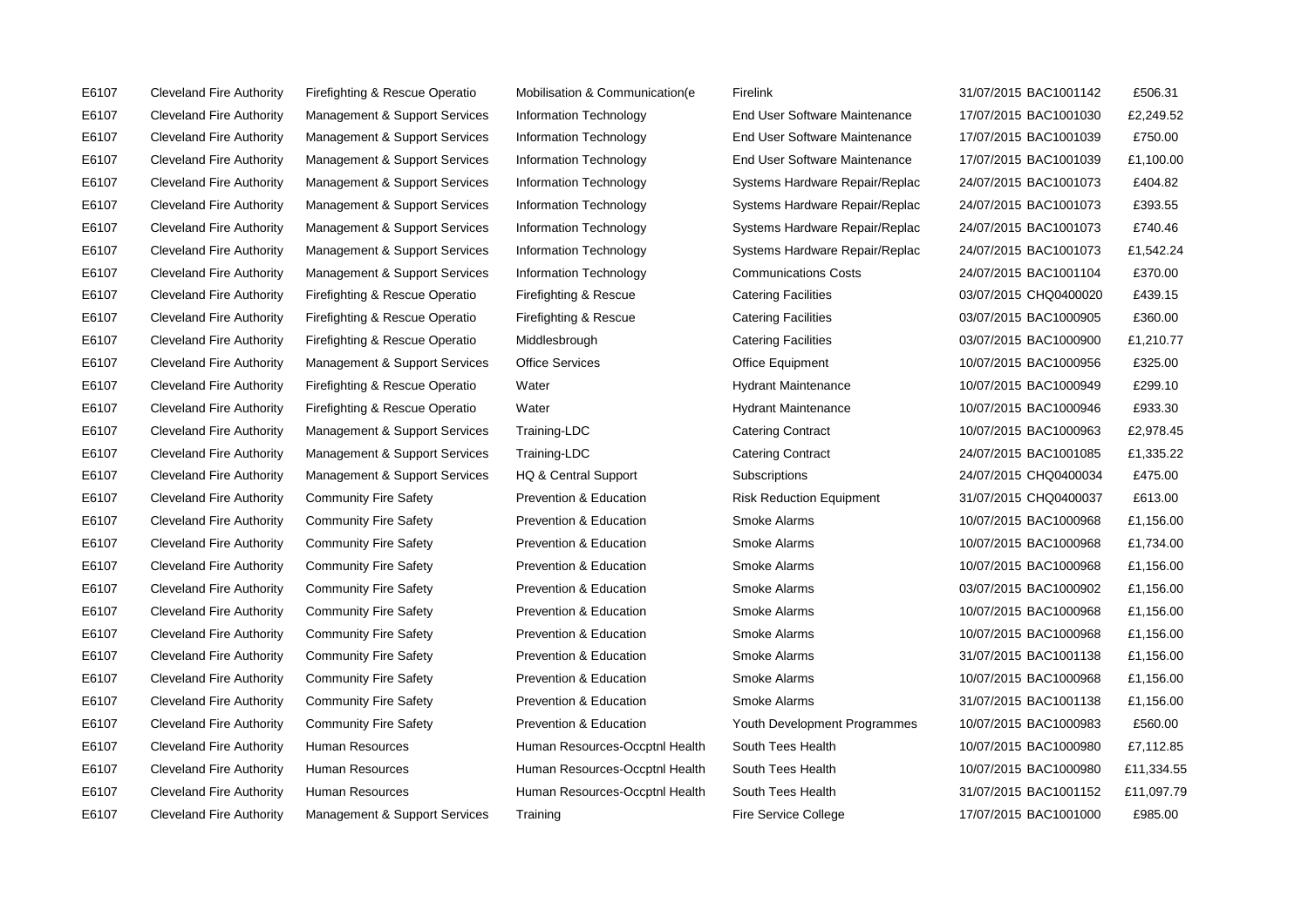| Human Resources - Payroll<br>10/07/2015 BAC1000967<br><b>Cleveland Fire Authority</b><br>Payrolls SLA<br>E6107<br>Human Resources<br>Human Resources - Payroll<br>Cleveland Fire Authority<br>Payrolls SLA<br>17/07/2015 BAC1001024<br>E6107<br>Human Resources<br>Human Resources - Payroll<br>Payrolls SLA<br>31/07/2015 BAC1001137<br>E6107<br><b>Cleveland Fire Authority</b><br>Human Resources<br>Human Resources - Payroll<br>Payrolls SLA<br>17/07/2015 BAC1001024<br>E6107<br><b>Cleveland Fire Authority</b><br>Human Resources<br>Cleveland Fire Authority<br>E6107<br>Audit Commission<br>17/07/2015 BAC1001035<br>Corporate Expenses<br><b>CDC</b><br><b>Audit Commission</b><br><b>Cleveland Fire Authority</b><br>31/07/2015 BAC1001144<br>E6107<br>CDC<br>Corporate Expenses<br>E6107<br>Management & Support Services<br>31/07/2015 BAC1001149<br><b>Cleveland Fire Authority</b><br><b>Legal Services</b><br>Legal Support | E6107 | <b>Cleveland Fire Authority</b> | Human Resources | Human Resources-Hith & Safety | Health & Safety | 03/07/2015 CHQ0400024 | £702.00   |
|----------------------------------------------------------------------------------------------------------------------------------------------------------------------------------------------------------------------------------------------------------------------------------------------------------------------------------------------------------------------------------------------------------------------------------------------------------------------------------------------------------------------------------------------------------------------------------------------------------------------------------------------------------------------------------------------------------------------------------------------------------------------------------------------------------------------------------------------------------------------------------------------------------------------------------------------|-------|---------------------------------|-----------------|-------------------------------|-----------------|-----------------------|-----------|
|                                                                                                                                                                                                                                                                                                                                                                                                                                                                                                                                                                                                                                                                                                                                                                                                                                                                                                                                              |       |                                 |                 |                               |                 |                       | £3,609.58 |
|                                                                                                                                                                                                                                                                                                                                                                                                                                                                                                                                                                                                                                                                                                                                                                                                                                                                                                                                              |       |                                 |                 |                               |                 |                       | £3,609.58 |
|                                                                                                                                                                                                                                                                                                                                                                                                                                                                                                                                                                                                                                                                                                                                                                                                                                                                                                                                              |       |                                 |                 |                               |                 |                       | £3,609.58 |
|                                                                                                                                                                                                                                                                                                                                                                                                                                                                                                                                                                                                                                                                                                                                                                                                                                                                                                                                              |       |                                 |                 |                               |                 |                       | £3,609.58 |
|                                                                                                                                                                                                                                                                                                                                                                                                                                                                                                                                                                                                                                                                                                                                                                                                                                                                                                                                              |       |                                 |                 |                               |                 |                       | £3,851.00 |
|                                                                                                                                                                                                                                                                                                                                                                                                                                                                                                                                                                                                                                                                                                                                                                                                                                                                                                                                              |       |                                 |                 |                               |                 |                       | £3,857.00 |
|                                                                                                                                                                                                                                                                                                                                                                                                                                                                                                                                                                                                                                                                                                                                                                                                                                                                                                                                              |       |                                 |                 |                               |                 |                       | £420.00   |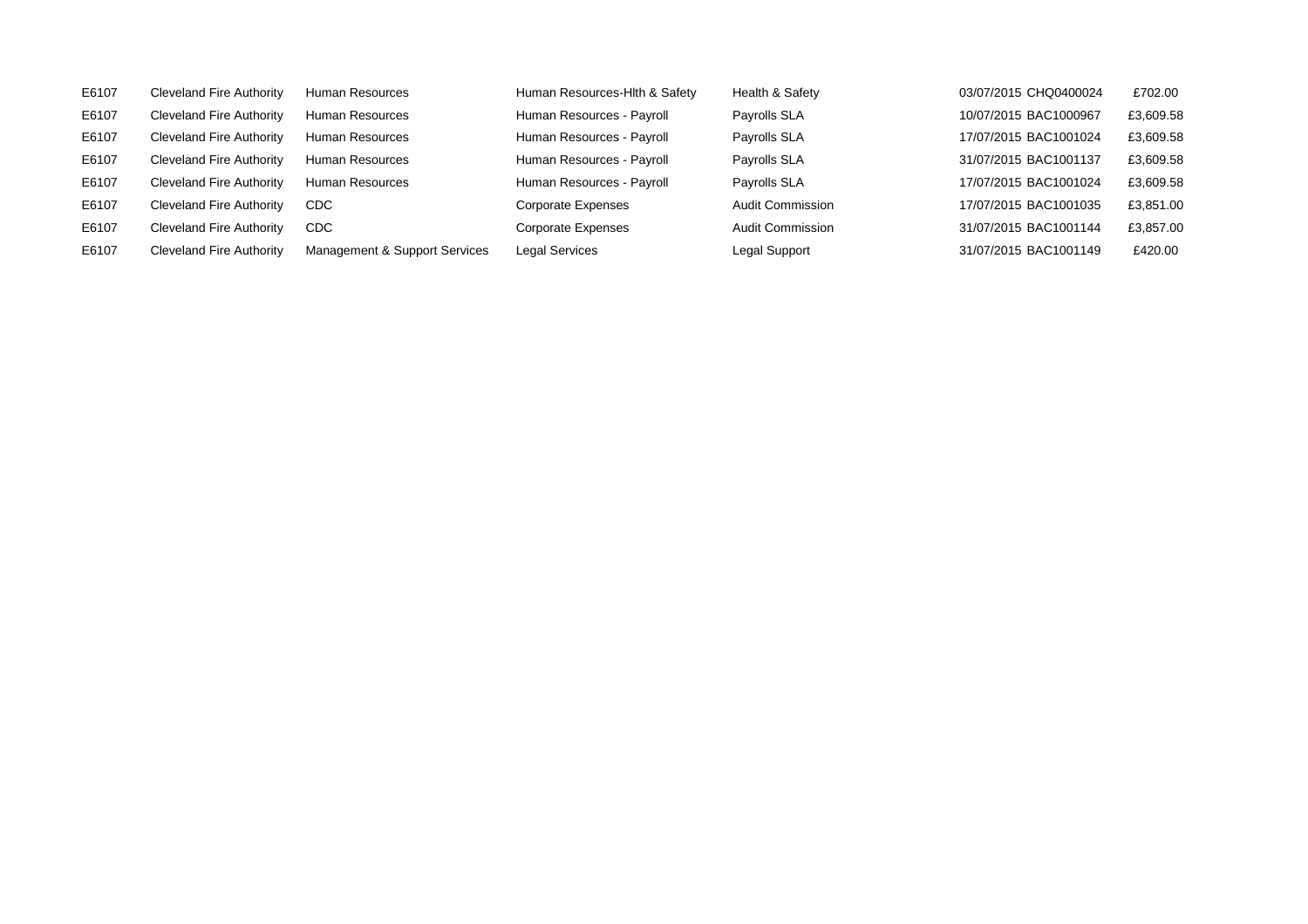| Capital or<br>Revenue | Supplier name                     | Ref  |
|-----------------------|-----------------------------------|------|
| revenue               | <b>ISG Construction Ltd</b>       | 2869 |
| revenue               | <b>ISG Construction Ltd</b>       | 2869 |
| revenue               | <b>ISG Construction Ltd</b>       | 2869 |
| revenue               | Dominic Marshall                  | 2814 |
| revenue               | Kier Services- Maintenance North  | 2916 |
| revenue               | Kier Services- Maintenance North  | 2916 |
| revenue               | <b>ISG Construction Ltd</b>       | 2869 |
| revenue               | D & A Systems                     | 282  |
| revenue               | <b>Carson Office Environments</b> | 2974 |
| revenue               | <b>Carson Office Environments</b> | 2974 |
| revenue               | <b>Carson Office Environments</b> | 2974 |
| revenue               | <b>Carson Office Environments</b> | 2974 |
| revenue               | <b>Carson Office Environments</b> | 2974 |
| revenue               | <b>Carson Office Environments</b> | 2974 |
| revenue               | <b>Carson Office Environments</b> | 2974 |
| revenue               | J L A Limited                     | 471  |
| revenue               | Sportsafe UK Ltd                  | 2914 |
| revenue               | <b>Carson Office Environments</b> | 2974 |
| revenue               | Ian Carswell Associates Limited   | 2760 |
| revenue               | Bradshaw Gass & Hope LLP          | 2834 |
| revenue               | Bradshaw Gass & Hope LLP          | 2834 |
| revenue               | Ian Carswell Associates Limited   | 2760 |
| revenue               | Ian Carswell Associates Limited   | 2760 |
| revenue               | Cundall                           | 2858 |
| revenue               | Portakabin Limited                | 1679 |
| revenue               | Portakabin Limited                | 1679 |
| revenue               | Portakabin Limited                | 1679 |
| revenue               | Jo Hand Recruitment Limited       | 1432 |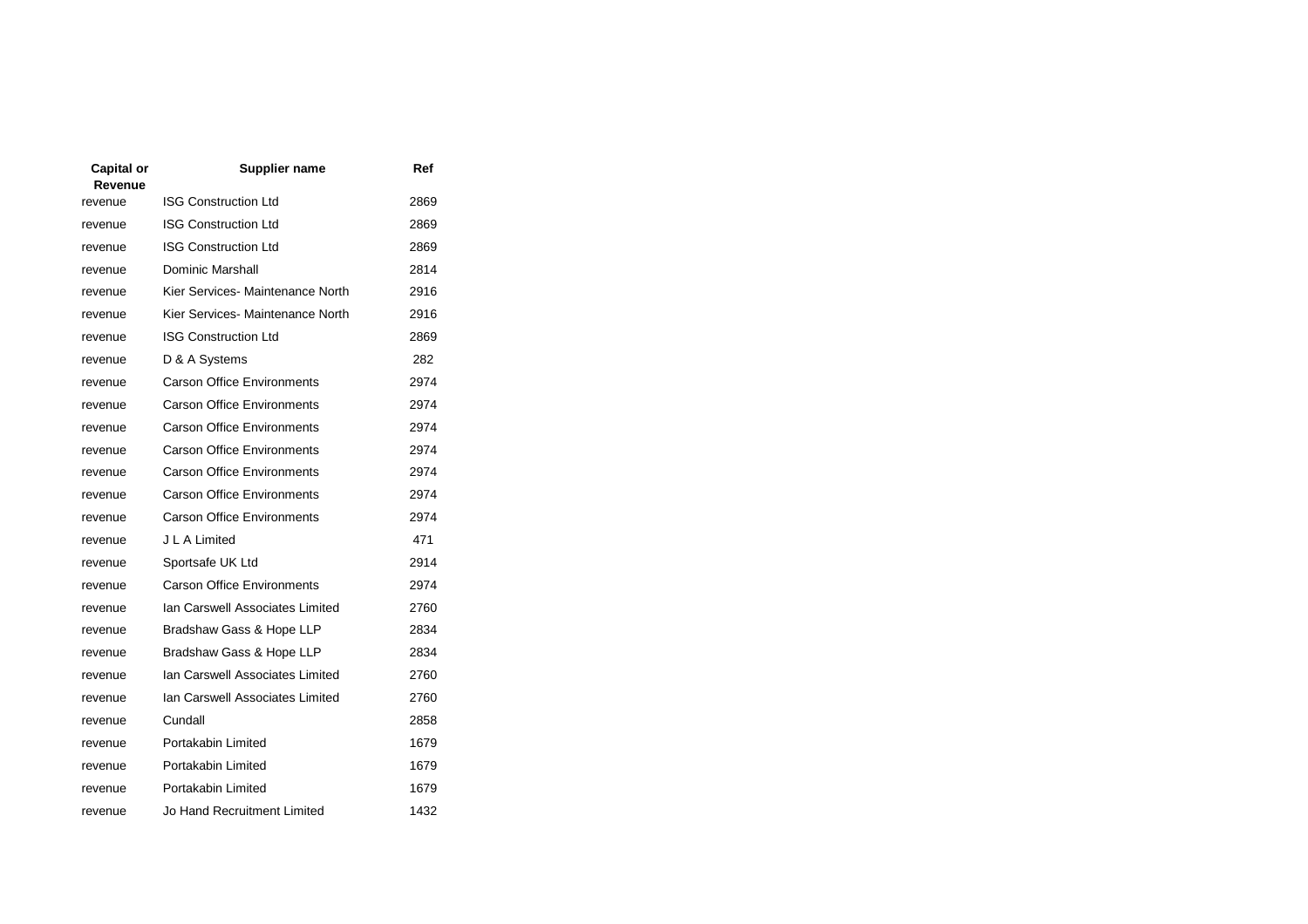| revenue | Jo Hand Recruitment Limited          | 1432 |
|---------|--------------------------------------|------|
| revenue | Jo Hand Recruitment Limited          | 1432 |
| revenue | Jo Hand Recruitment Limited          | 1432 |
| revenue | Jo Hand Recruitment Limited          | 1432 |
| revenue | Jo Hand Recruitment Limited          | 1432 |
| revenue | Jo Hand Recruitment Limited          | 1432 |
| revenue | Jo Hand Recruitment Limited          | 1432 |
| revenue | Jo Hand Recruitment Limited          | 1432 |
| revenue | Jo Hand Recruitment Limited          | 1432 |
| revenue | Jo Hand Recruitment Limited          | 1432 |
| revenue | Jo Hand Recruitment Limited          | 1432 |
| revenue | Jo Hand Recruitment Limited          | 1432 |
| revenue | Gem Partnership Ltd (Factored)       | 2964 |
| revenue | Gem Partnership Ltd (Factored)       | 2964 |
| revenue | Gem Partnership Ltd (Factored)       | 2964 |
| revenue | Gem Partnership Ltd (Factored)       | 2964 |
| revenue | Gem Partnership Ltd (Factored)       | 2964 |
| revenue | Jo Hand Recruitment Limited          | 1432 |
| revenue | <b>FSH Recruitment Solutions Ltd</b> | 2992 |
| revenue | <b>FSH Recruitment Solutions Ltd</b> | 2992 |
| revenue | <b>FSH Recruitment Solutions Ltd</b> | 2992 |
| revenue | <b>FSH Recruitment Solutions Ltd</b> | 2992 |
| revenue | <b>FSH Recruitment Solutions Ltd</b> | 2992 |
| revenue | <b>FSH Recruitment Solutions Ltd</b> | 2992 |
| revenue | <b>FSH Recruitment Solutions Ltd</b> | 2992 |
| revenue | <b>FSH Recruitment Solutions Ltd</b> | 2992 |
| revenue | Questech Recruitment Ltd             | 3055 |
| revenue | Questech Recruitment Ltd             | 3055 |
| revenue | Questech Recruitment Ltd             | 3055 |
| revenue | Questech Recruitment Ltd             | 3055 |
| revenue | Questech Recruitment Ltd             | 3055 |
| revenue | Spadenext Ltd                        | 2973 |
| revenue | The Fire Service College             | 561  |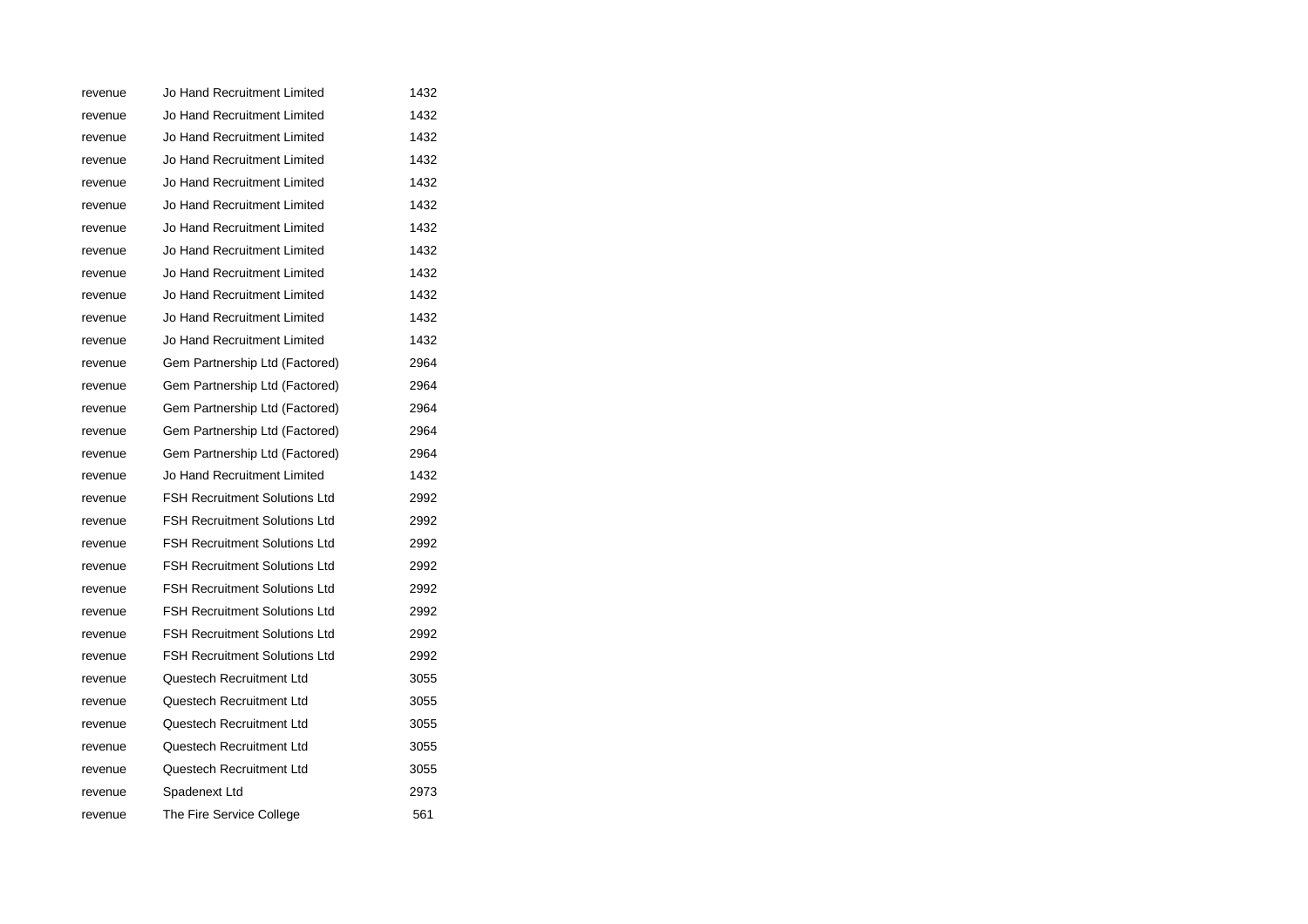| revenue | The Fire Service College              | 561  |
|---------|---------------------------------------|------|
| revenue | The Fire Service College              | 561  |
| revenue | LearnPro Limited                      | 1039 |
| revenue | Pearson                               | 1162 |
| revenue | Rescue 3 Europe                       | 2671 |
| revenue | <b>Calor Gas Limited</b>              | 500  |
| revenue | Le Maitre                             | 395  |
| revenue | <b>PDRPRO Limited</b>                 | 1264 |
| revenue | SP & C Morgan Autosalvage             | 2737 |
| revenue | CFOA (Services) Ltd                   | 366  |
| revenue | CFOA (Services) Ltd                   | 366  |
| revenue | <b>SHL Group Limited</b>              | 1805 |
| revenue | <b>Teesside Pension Fund</b>          | 678  |
| revenue | <b>Carson Office Environments</b>     | 2974 |
| revenue | Gilgen Door Systems UK Ltd            | 2248 |
| revenue | <b>FES FM Limited</b>                 | 3015 |
| revenue | Gilgen Door Systems UK Ltd            | 2248 |
| revenue | Hartlepool Borough Council            | 349  |
| revenue | OCS Group Uk Limited                  | 1023 |
| revenue | Gilgen Door Systems UK Ltd            | 2248 |
| revenue | <b>FES FM Limited</b>                 | 3015 |
| revenue | Hartlepool Borough Council            | 349  |
| revenue | <b>FES FM Limited</b>                 | 3015 |
| revenue | Hartlepool Borough Council            | 349  |
| revenue | <b>FES FM Limited</b>                 | 3015 |
| revenue | <b>FES FM Limited</b>                 | 3015 |
| revenue | Hartlepool Borough Council            | 349  |
| revenue | Combustion Linings Limited (Factored) | 1050 |
| revenue | Gilgen Door Systems UK Ltd            | 2248 |
| revenue | The Sign Studio (N.E.) Limited        | 842  |
| revenue | The Sign Studio (N.E.) Limited        | 842  |
| revenue | <b>FES FM Limited</b>                 | 3015 |
| revenue | <b>FES FM Limited</b>                 | 3015 |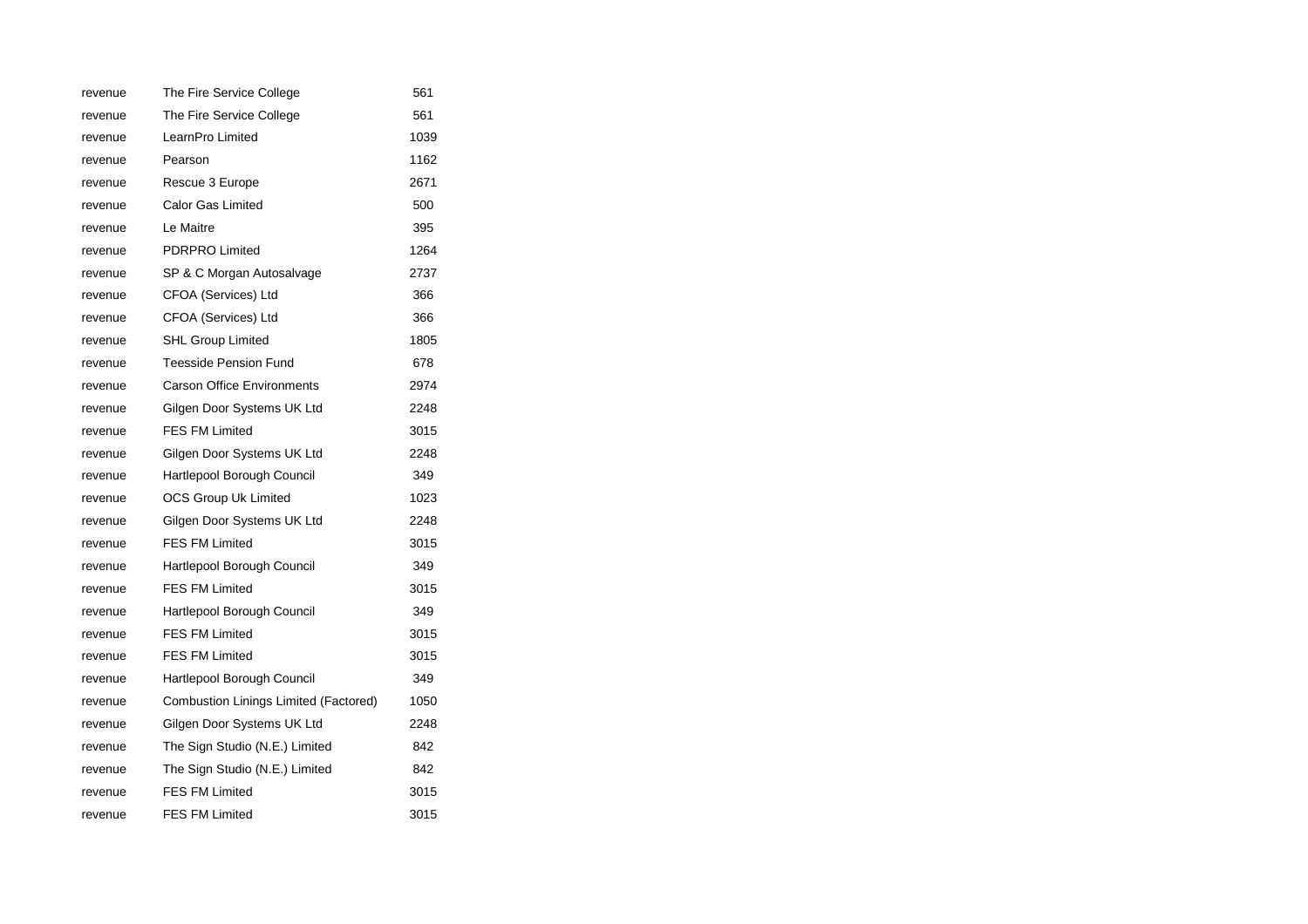| revenue | <b>SGS MIS Environmental Ltd</b>        | 404  |
|---------|-----------------------------------------|------|
| revenue | <b>FES FM Limited</b>                   | 3015 |
| revenue | Corona Energy                           | 2642 |
| revenue | Corona Energy                           | 2642 |
| revenue | Corona Energy                           | 2642 |
| revenue | Corona Energy                           | 2642 |
| revenue | Corona Energy                           | 2642 |
| revenue | Corona Energy                           | 2642 |
| revenue | Corona Energy                           | 2642 |
| revenue | Corona Energy                           | 2642 |
| revenue | Corona Energy                           | 2642 |
| revenue | Corona Energy                           | 2642 |
| revenue | Npower Northern Limited                 | 951  |
| revenue | Npower Northern Limited                 | 951  |
| revenue | Npower Northern Limited                 | 951  |
| revenue | Npower Northern Limited                 | 951  |
| revenue | Npower Northern Limited                 | 951  |
| revenue | Npower Northern Limited                 | 951  |
| revenue | Npower Northern Limited                 | 951  |
| revenue | Npower Northern Limited                 | 951  |
| revenue | Npower Northern Limited                 | 951  |
| revenue | Npower Northern Limited                 | 951  |
| revenue | Npower Northern Limited                 | 951  |
| revenue | Npower Northern Limited                 | 951  |
| revenue | Npower Northern Limited                 | 951  |
| revenue | Npower Northern Limited                 | 951  |
| revenue | Abtech Safety Limited (Factored)        | 1293 |
| revenue | Arco Ltd                                | 169  |
| revenue | MedTree                                 | 1296 |
| revenue | <b>Churchill Security Solutions Ltd</b> | 1361 |
| revenue | <b>Churchill Security Solutions Ltd</b> | 1361 |
| revenue | <b>Churchill Security Solutions Ltd</b> | 1361 |
| revenue | Harvest Energy Ltd                      | 2924 |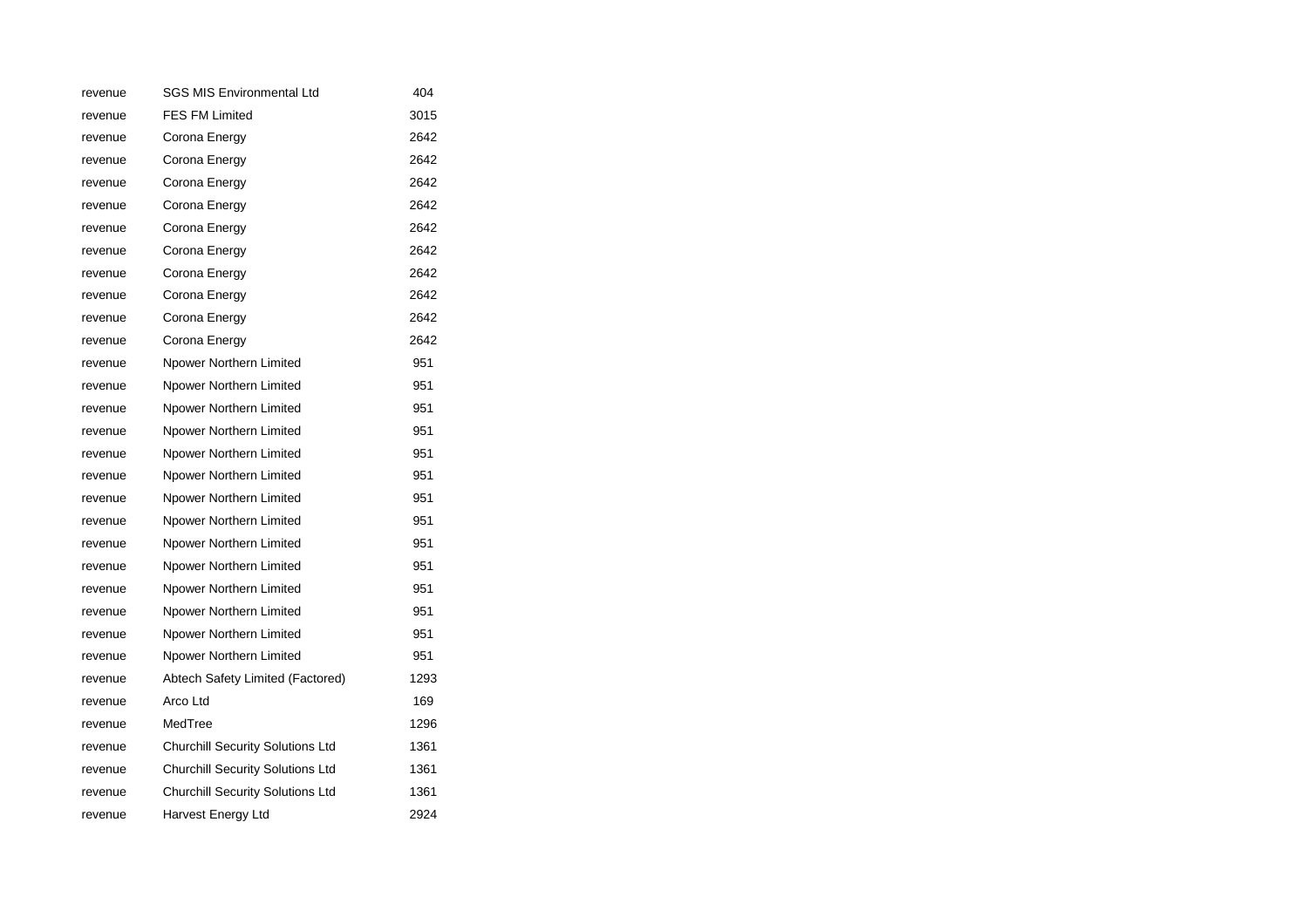| revenue | Harvest Energy Ltd                    | 2924 |
|---------|---------------------------------------|------|
| revenue | <b>Fuel Card Services Ltd</b>         | 1031 |
| revenue | Harvest Energy Ltd                    | 2924 |
| revenue | Harvest Energy Ltd                    | 2924 |
| revenue | Harvest Energy Ltd                    | 2924 |
| revenue | Harvest Energy Ltd                    | 2924 |
| revenue | Inchcape Fleet Solutions              | 2584 |
| revenue | <b>Inchcape Fleet Solutions</b>       | 2584 |
| revenue | Leaseplan UK Ltd                      | 3026 |
| revenue | Leaseplan UK Ltd                      | 3026 |
| revenue | Cooper Teesside                       | 2331 |
| revenue | <b>RS Industrial Services Limited</b> | 964  |
| revenue | Colin Smails                          | 205  |
| revenue | <b>Fleet Factors Limited</b>          | 323  |
| revenue | Godiva Limited                        | 401  |
| revenue | Christopher Jackson Limited           | 916  |
| revenue | Goodyear Dunlop Uk Limited            | 955  |
| revenue | Goodyear Dunlop Uk Limited            | 955  |
| revenue | Goodyear Dunlop Uk Limited            | 955  |
| revenue | Goodyear Dunlop Uk Limited            | 955  |
| revenue | Goodyear Dunlop Uk Limited            | 955  |
| revenue | <b>Bete Limited</b>                   | 1466 |
| revenue | Hart Industrial Tools Ltd             | 2799 |
| revenue | Holmatro UK Limited                   | 2347 |
| revenue | <b>Holmatro UK Limited</b>            | 2347 |
| revenue | <b>Holmatro UK Limited</b>            | 2347 |
| revenue | <b>Holmatro UK Limited</b>            | 2347 |
| revenue | Pearson & Black Ltd                   | 259  |
| revenue | Supply + Limited                      | 2197 |
| revenue | Precision Units (Dorset)              | 1154 |
| revenue | The Danwood Group Limited             | 995  |
| revenue | Supplies Team Ltd                     | 2554 |
| revenue | Principea Consulting Ltd              | 2904 |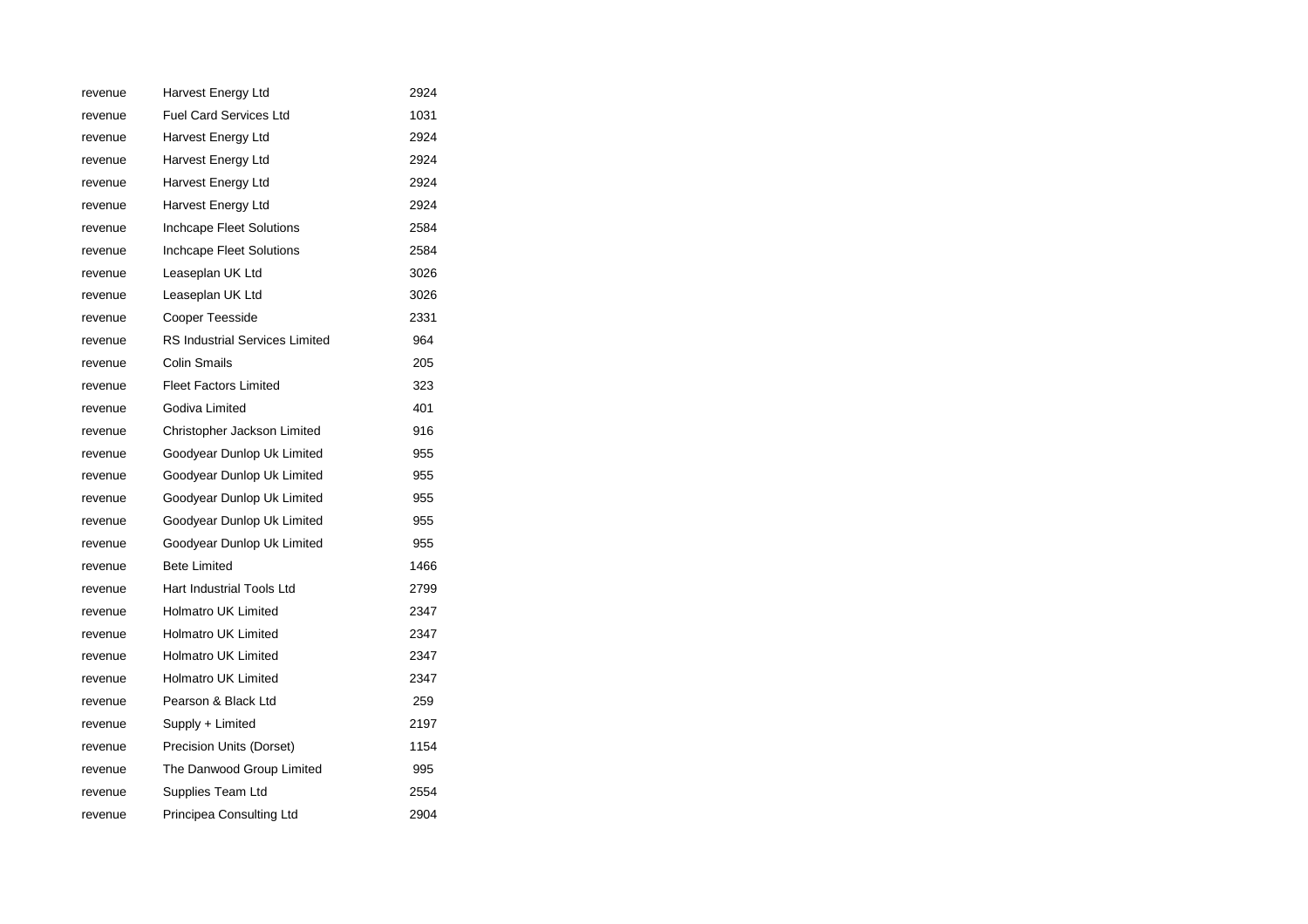| revenue | Berendsen UK Ltd                      | 714  |
|---------|---------------------------------------|------|
| revenue | <b>Bristol Uniforms Limited</b>       | 198  |
| revenue | <b>Bristol Uniforms Limited</b>       | 198  |
| revenue | <b>Bristol Uniforms Limited</b>       | 198  |
| revenue | <b>Bristol Uniforms Limited</b>       | 198  |
| revenue | Giffard Newton & Sons Ltd             | 177  |
| revenue | Giffard Newton & Sons Ltd             | 177  |
| revenue | Giffard Newton & Sons Ltd             | 177  |
| revenue | Giffard Newton & Sons Ltd             | 177  |
| revenue | Giffard Newton & Sons Ltd             | 177  |
| revenue | Giffard Newton & Sons Ltd             | 177  |
| revenue | Giffard Newton & Sons Ltd             | 177  |
| revenue | Giffard Newton & Sons Ltd             | 177  |
| revenue | Southcombe Brothers Limited           | 217  |
| revenue | Southcombe Brothers Limited           | 217  |
| revenue | Southcombe Brothers Limited           | 217  |
| revenue | Southcombe Brothers Limited           | 217  |
| revenue | Southcombe Brothers Limited           | 217  |
| revenue | Southcombe Brothers Limited           | 217  |
| revenue | Southcombe Brothers Limited           | 217  |
| revenue | Southcombe Brothers Limited           | 217  |
| revenue | Southcombe Brothers Limited           | 217  |
| revenue | Southcombe Brothers Limited           | 217  |
| revenue | Southcombe Brothers Limited           | 217  |
| revenue | <b>B T Telecommunications Plc</b>     | 572  |
| revenue | <b>B T Telecommunications Plc</b>     | 572  |
| revenue | <b>B T Telecommunications Plc</b>     | 572  |
| revenue | Virgin Media Payments Limited         | 793  |
| revenue | Virgin Media Payments Limited         | 793  |
| revenue | Office Of Communications              | 1017 |
| revenue | O2 (Uk) Limited                       | 780  |
| revenue | <b>British Telecommunications Plc</b> | 2083 |
| revenue | University of Hull                    | 1351 |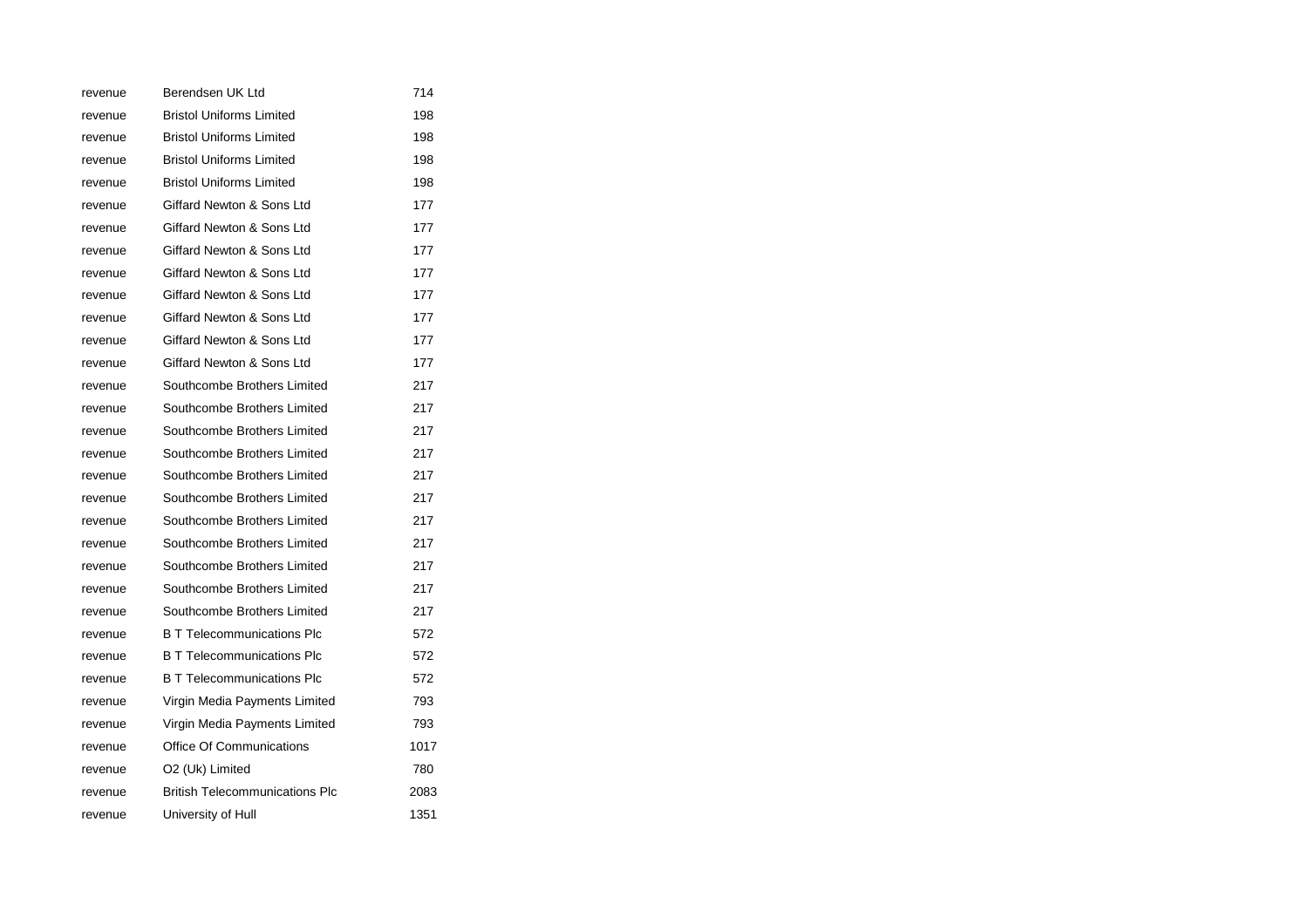| revenue | <b>Airwave Solutions Ltd</b>             | 2686 |
|---------|------------------------------------------|------|
| revenue | In-Tend Ltd                              | 2607 |
| revenue | <b>IP Performance Limited</b>            | 2953 |
| revenue | <b>IP Performance Limited</b>            | 2953 |
| revenue | Insight Direct (Uk) Limited              | 773  |
| revenue | Insight Direct (Uk) Limited              | 773  |
| revenue | Insight Direct (Uk) Limited              | 773  |
| revenue | Insight Direct (Uk) Limited              | 773  |
| revenue | Integralcomm.co.uk Ltd                   | 3038 |
| revenue | <b>Dualit Limited</b>                    | 1098 |
| revenue | <b>SSE Retail Limited</b>                | 2214 |
| revenue | <b>Argos Business Solutions</b>          | 2044 |
| revenue | <b>Alphatec PFE</b>                      | 1148 |
| revenue | Aquacheck Engineering Limited            | 730  |
| revenue | Northumbrian Water                       | 657  |
| revenue | <b>Mellors Catering Services Limited</b> | 1994 |
| revenue | Mellors Catering Services Limited        | 1994 |
| revenue | <b>Firefighters Memorial Trust</b>       | 1739 |
| revenue | John Davey Limited                       | 665  |
| revenue | Sprue Safety Products Limited            | 2116 |
| revenue | Sprue Safety Products Limited            | 2116 |
| revenue | Sprue Safety Products Limited            | 2116 |
| revenue | Sprue Safety Products Limited            | 2116 |
| revenue | Sprue Safety Products Limited            | 2116 |
| revenue | Sprue Safety Products Limited            | 2116 |
| revenue | Sprue Safety Products Limited            | 2116 |
| revenue | <b>Sprue Safety Products Limited</b>     | 2116 |
| revenue | Sprue Safety Products Limited            | 2116 |
| revenue | Red 43 Graphic Design                    | 3061 |
| revenue | People Asset Management Ltd              | 3003 |
| revenue | People Asset Management Ltd              | 3003 |
| revenue | People Asset Management Ltd              | 3003 |
| revenue | The Fire Service College                 | 561  |